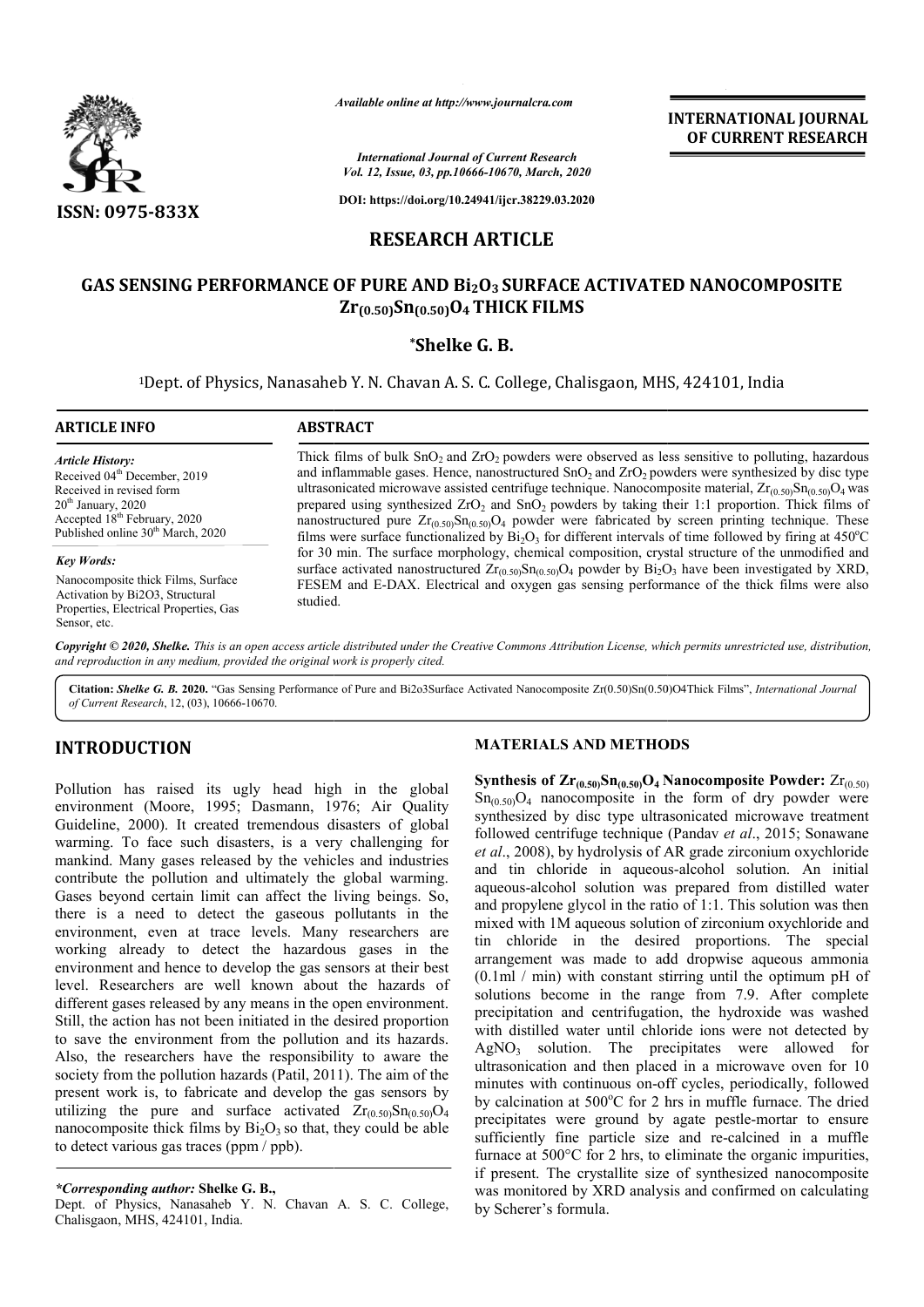Thus, the dry powders of nanostructured  $Zr_{(0.50)}Sn_{(0.50)}O_4$  have been prepared and ready to use for screen printing.

**Thick Films Fabrication and Surface Activation:**  The thixotropic paste was formulated by mixing the synthesized nanostructured powder of pure  $\text{Zr}_{(0.50)}\text{Sn}_{(0.50)}\text{O}_4$  nanocomposite with a solution of ethyl cellulose (a temporary binder) in a mixture of organic solvents such as butyl cellulose, butyl carbitol acetate and turpineol. While in formulating the paste, the ratio of inorganic to organic part was kept as 80:20. The thixotropic paste was screen printed on the glass substrates and the thick films of desired patterns were obtained (Patil *et al*., 2006; Gawas, 2011; Shelke, 2019). Thus, thick films of  $Zr_{(0.50)}Sn_{(0.50)}O_4$  nanocomposite were fabricated by screen printing technique. The films prepared were fired at 500°C for  $Zr_{(0.50)}Sn_{(0.50)}O_4$  nanocomposite were fabricated by screen printing technique. The films prepared were fired at 500 C for 30 min in muffle furnace. Then the dried films were surface activated by activating them into 0.01 M aqueous solution of bismuth chloride, for different intervals of time, viz. 5 min, 15 min, 30 min and 45 min and dried at 80°C under an IR lamp, followed by firing at 500°C for 30 min in ambient air (Kapse, 2012; Khamkar *et al*., 2012). The particles of bismuth chloride dispersed on the film surface would be transformed to bismuth oxide  $(Bi<sub>2</sub>O<sub>3</sub>)$ , upon firing process. Thus, the sensor elements with different mass % of  $Bi<sub>2</sub>O<sub>3</sub>$  incorporated in to thick films of pure  $Zr_{(0.50)}Sn_{(0.50)}O_4$  were prepared (Shelke, 2016). Silver contacts were made by vacuum evaporation for electrical measurements and monitoring the gas sensing performance of thick films. . The particles of bismuth chloride<br>
by evould be transformed to bismuth<br>
rocess. Thus, the sensor elements<br>  $O_3$  incorporated in to thick films of<br>
prepared (Shelke, 2016). Silver

### **RESULTS AND DISCUSSION**

#### **Material characterizations**

**Structural Properties (X-ray diffraction studies):** Fig. 1 depicts the X-ray diffractogram of  $Zr_{(0.50)}Sn_{(0.50)}O_4$  powder. The 2θ peaks observed are correspond to the  $(110)$ ,  $(111)$ ,  $(111)$ , (101), (102), (200), (211), (122), (131), (213), (311), (112), (121), (202), (140), (232) and (321) planes of reflections. No peaks corresponding to  $Bi<sub>2</sub>O<sub>3</sub>$  were observed, in XRD pattern of surface activated thick films, which may be due to their very small mass percentage dispersed on the surface of  $Zr_{(0.50)}Sn_{(0.50)}O_4$  film. The XRD spectrum reveals that, the material is polycrystalline in nature and combination of tetragonal-monoclinic in structure. The observed peaks are tetragonal-monoclinic in structure. The observed peaks are matching well with JCPDS reported data of pure SnO<sub>2</sub>-ZrO<sub>2</sub>. The material was observed to be nanocrystalline in nature. The average crystallite size was observed to be of 38.7 nm, which was determined using Scherer's formula.



**Fig. 1. XRD of Zr(0.50)Sn(0.50)O4 powder**

**Quantitative Elemental Analysis (EDAX):**  The quantitative elemental composition of the pure  $Zr_{(0.50)}Sn_{(0.50)}O_4$  and  $Bi_2O_3$ activated  $Zr_{(0.50)}Sn_{(0.50)}O_4$  thick films were analyzed using an energy dispersive spectrometer and mass % of O, Zr, Sn, energy dispersive spectrometer and mass % of O, Zr, Sn,  $Zr_{(0.50)}Sn_{(0.50)}O_4$ , Bi, Bi<sub>2</sub>O<sub>3</sub> and Bi<sub>2</sub>O<sub>3</sub>-Zr<sub>(0.50)</sub>Sn<sub>(0.50)</sub>O<sub>4</sub> are represented in Table 1. The prepared powder of pure represented in Table 1. The prepared powder of pure  $Zr_{(0.50)}Sn_{(0.50)}O_4$  was deficient in oxygen, which increases its ntypeness characteristic. This leads to n-type semiconducting nature of the synthesized  $Zr_{(0.50)}Sn_{(0.50)}O_4$ . Also, the mass % of Zr, Sn and O in each activated samples are not as per the stoichiometric proportion and all samples are observed to be Zr, Sn and O in each activated samples are not as per the stoichiometric proportion and all samples are observed to be oxygen deficient. This enhances n-typeness of activated  $Zr_{(0.50)}Sn_{(0.50)}O_4$  thick films. It is clear from Table 1 that, the  $Zr_{(0.50)}Sn_{(0.50)}O_4$  thick films. It is clear from Table 1 that, the mass % of  $Bi_2O_3$  in  $Zr_{(0.50)}Sn_{(0.50)}O_4$  on the surface of the film increases (decreases) with activation time, which may be attributed to the chemisorption of bismuth chloride particles on attributed to the chemisorption of bismuth chloride particles on the surface of the thick films proving activation of the film during dipping process.

**Microstructural Analysis (FESEM):** Fig. 2 depicts the SEM image of pure  $Zr_{(0.50)}Sn_{(0.50)}O_4$  thick film fired at 500°C for 30 min, which consists of voids and a wide range of randomly distributed grains with sizes ranging from 10 nm to 30 nm. The film has porous nature, which supports the adsorption desorption type of gas sensing mechanism. The nanoscale grains exhibit high surface to volume ratio. The smaller grains grains exhibit high surface to volume ratio. The smaller grains of zirconium oxide are fused with the larger grains of tin oxide. of zirconium oxide are fused with the larger grains of tin oxide.<br>Fig. 3 depict the microstructures of 30 min  $Bi<sub>2</sub>O<sub>3</sub>$  activated  $Zr_{(0.50)}Sn_{(0.50)}O_4$  thick film. This film consist of groups of very thin nano rods of  $Bi<sub>2</sub>O<sub>3</sub>$  associated with the grains of  $\text{Zr}_{(0.50)}\text{Sn}_{(0.50)}\text{O}_4$ . The film activated for 30 min exhibits larger response to  $O_2$  gas, which may be attributed to the large surface active sites of the film, due to thin nano rods. The films consist of voids, having grain sizes ranging from 10 nm to 30 nm distributed non-uniformly. voids and a wide range of randomly<br>zes ranging from 10 nm to 30 nm. The<br>re, which supports the adsorptionthick film. This film consist of groups of very<br>ls of  $Bi_2O_3$  associated with the grains of<br>. The film activated for 30 min exhibits larger<br> $_2$  gas, which may be attributed to the large<br>ites of the film, due to thin nan



**Fig. 2. Pure**  $\text{Zr}_{(0.50)}\text{Sn}_{(0.50)}\text{O}_4$ 



**Fig. 3. 30'Bi<sub>2</sub>O<sub>3</sub> activated**  $Zr_{(0.50)}Sn_{(0.50)}O_4$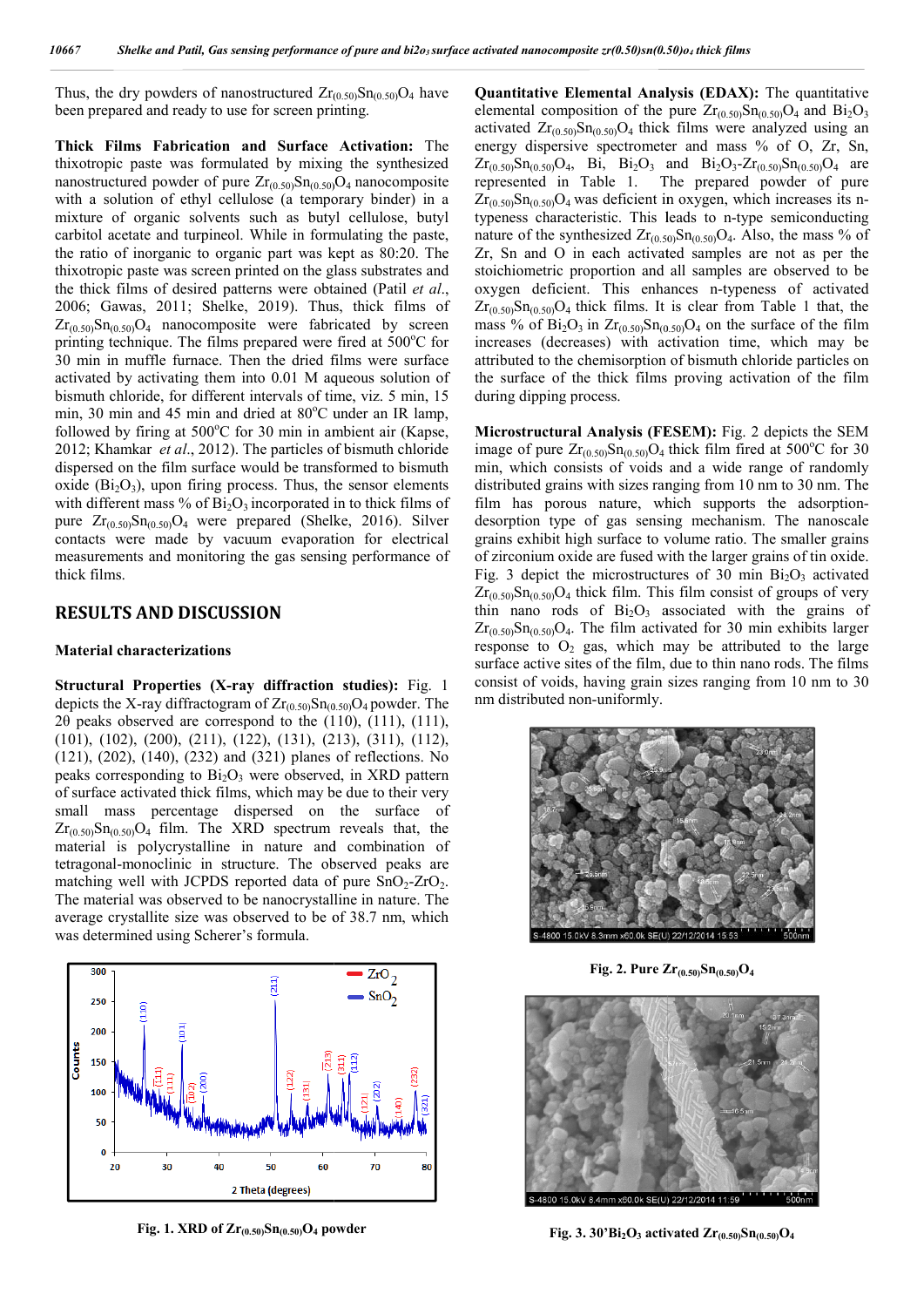| Mass %                                | Activation Time (min.) |                     |       |       |       |       |
|---------------------------------------|------------------------|---------------------|-------|-------|-------|-------|
|                                       | $0$ (Pure) (Expected)  | 0 (Pure) (Observed) |       | 15    | 30    |       |
| $\Omega$                              | 37.88                  | 37.50               | 19.16 | 24.38 | 08.03 | 17.18 |
| Zr                                    | 27.00                  | 33.59               | 10.29 | 03.56 | 01.61 | 06.39 |
| Sn                                    | 35.12                  | 28.91               | 55.38 | 29.88 | 53.46 | 16.86 |
| $Zr_{(0.50)}Sn_{(0.50)}O_4$           | 100                    | 100                 | 83.09 | 52.98 | 58.86 | 33.58 |
| Bi                                    | 00                     | 00                  | 15.17 | 42.18 | 36.90 | 59.58 |
| Bi <sub>2</sub> O <sub>3</sub>        | 00                     | 00                  | 16.91 | 47.02 | 41.14 | 66.42 |
| $Bi_2O_3 + Zr_{(0.50)}Sn_{(0.50)}O_4$ | 100                    | 100                 | 100   | 100   | 100   | 100   |

**Table 1. Elemental analysis**

**Conductivity Profile and I-V Characteristics: Fig. 4 depicts** the variation of log of conductivity with the reciprocal of operating temperature of pure and  $Bi_2O_3$  activated  $Zr_{(0.50)}Sn_{(0.50)}O_4$  thick films. The conductivities of all the films are decreasing with decrease in operating temperature, up to 75°C, attributed to the negative temperature coefficient (NTC) of resistance and semiconducting nature of the pure and activated  $Zr_{(0.50)}Sn_{(0.50)}O_4$  thick films. The conductivities of all the samples are minimum at 75°C and increase with further decrease in operating temperature, attributed to the positive temperature coefficient (PTC) of resistance.



**Fig. 5. I-V characteristics**

Fig. 5 depict the I-V characteristics of pure and  $Bi<sub>2</sub>O<sub>3</sub>$  activated  $Zr_{(0.50)}Sn_{(0.50)}O_4$  thick films. It is clear from the symmetrical nature of I-V characteristics that, the materials as well as silver contacts made on the films for external connections, are ohmic in nature. The materials are therefore said to have possessing the resistive properties, though more or less. mature of I-V characteristics that, the materials as well as silver<br>contacts made on the films for external connections, are ohmic<br>in nature. The materials are therefore said to have possessing<br>the resistive properties, t

**Gas Sensing Performance of the Sensors Pure**  gas response of pure  $Zr_{(0.50)}Sn_{(0.50)}O_4$  thick film with operating temperature. The maximum response of  $O_2$  obtained is of the order of 0.11 at room temperature (32°C), which is very less and decrease with further increase in operating temperature.

Pure  $Zr_{(0.50)}Sn_{(0.50)}O_4$  thick film exhibits no response in the temperature range from 75°C to 100°C. In the temperature notch from 75<sup>o</sup>C to 100<sup>o</sup>C, the material exhibits the insulating nature. So, the material shows negligible response in this notch of temperature. At higher temperatures  $(>100^{\circ}C)$ , pure nature. So, the material shows negligible response in this notch of temperature. At higher temperatures (>100 C), pure  $Zr_{(0.50)}Sn_{(0.50)}O_4$  desorbs oxygen leading to increase the  $Zr_{(0.50)}Sn_{(0.50)}O_4$  desorbs oxygen leading to increase the conductivity. It is observed from Fig. 7 that, the pure  $Zr_{(0.50)}Sn_{(0.50)}O_4$  thick films are selective to H<sub>2</sub>S at 150°C and  $NH<sub>3</sub>$  at room temperature (32°C), among all other gases. Pure NH<sub>3</sub> at room temperature (32°C), among all other gases. Pure  $Zr_{(0.50)}Sn_{(0.50)}O_4$  thick films have lack of selectivity to NH<sub>3</sub> against LPG at room temperature. Also, pure  $Zr_{(0.50)}Sn_{(0.50)}O<sub>4</sub>$ thick films are less sensitive to the respective gases. This is the thick films are less sensitive to the respective gases. This is the major drawback of pure  $Zr_{(0.50)}Sn_{(0.50)}O_4$  thick films, while studying the gas sensing profile of the sensor.



**Fig. 6. O2 response Vs. op. temperature response** 



**Fig. 7. Selective nature**

**Fig. 7. Selective nature**<br> **Bi<sub>2</sub>O<sub>3</sub> Activated**  $\text{Zr}_{(0.50)}\text{Sn}_{(0.50)}\text{O}_4$ **:** Fig. 8 depicts the variation of 50 ppm  $O_2$  response with operating temperature of pure and of 50 ppm O<sub>2</sub> response with operating temperature of pure and  $Bi_2O_3$  activated  $Zr_{(0.50)}Sn_{(0.50)}O_4$  thick films. It is clear from figure that,  $Bi_2O_3$  activated  $Zr_{(0.50)}Sn_{(0.50)}O_4$  thick films at 30 min activation time gives highest response to 50 ppm  $O_2$  gas at room temperature (32°C) as well as at 50°C. During surface activation of the film,  $Bi_2O_3$ - $Zr_{(0.50)}Sn_{(0.50)}O_4$  heterostructures were formed, decreasing the conductivity of the activated surface of the film.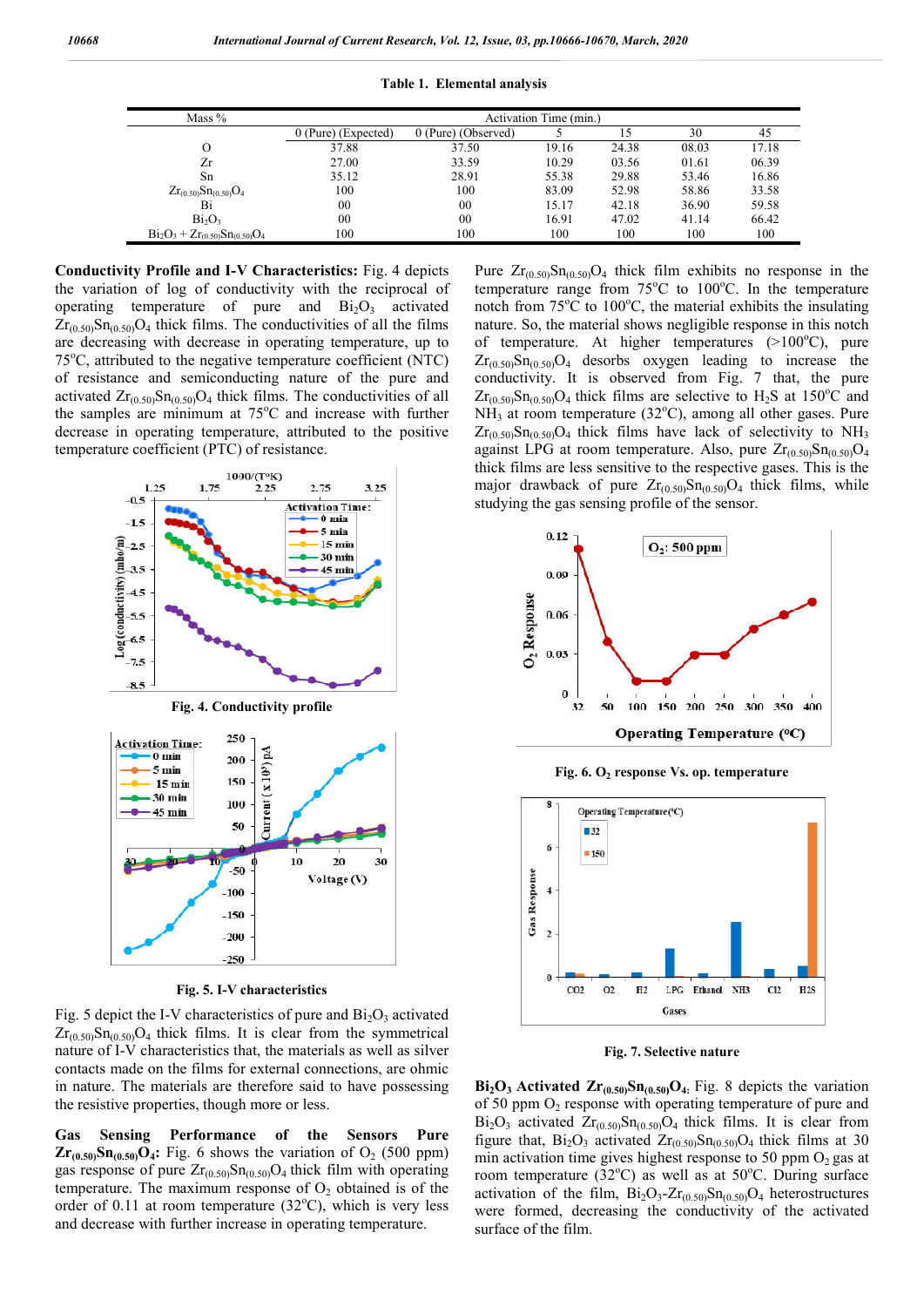

**Fig. 8. Gas sensing performance**



**Fig. 9. Active nature**



**Fig. 10 Selective nature**



**Fig. 11. Long time duration (Days)**





**Fig. 12. Response and recovery nature**

Thus, the active region of the sensor would be up to 50 ppm. It is observed from Fig. 10 that, the 30 min.  $Bi<sub>2</sub>O<sub>3</sub>$  activated  $\text{Zr}_{(0.50)}\text{Sn}_{(0.50)}\text{O}_4$  thick film is most sensitive to 50 ppm  $\text{O}_2$  at room temperature. This is the optimized condition as far as room temperature. This is the optimized condition as far as surface activation of  $Zr_{(0.50)}Sn_{(0.50)}O_4$  with the help of  $Bi_2O_3$  is concerned. Also, it has high selectivity against different gases, viz. carbon dioxide, hydrogen, liquefied petroleum gas, ethanol, ammonia, chlorine and hydrogen sulphide. ed. Also, it has high selectivity against different divide, hydrogen, liquefied petrammonia, chlorine and hydrogen sulphide.

**Long Term Stable Nature and Response Response-Recovery Nature:**  Fig. 11 indicates the  $O_2$  response over a long time duration for Fig. 11 indicates the O<sub>2</sub> response over a long time duration for the  $Bi_2O_3$  activated  $Zr_{(0.50)}Sn_{(0.50)}O_4$  (30 min) thick film sensor. The sensor was observed to be the most sensitive to  $O_2$  at room temperature. The sensor response to  $O_2$  was observed to be constant over a long duration (few months). It was observed that, the sensor response decreases by less than 10% after 20 days, and remains same thereafter. This proves the long term constant over a long duration (few months). It was observed that, the sensor response decreases by less than 10% after 20 days, and remains same thereafter. This proves the long term stability of the sensor. The response activated  $Zr_{(0.50)}Sn_{(0.50)}O_4$  (30 min) thick film sensor is represented in Fig. 12. The response time of the sensor was of the order of 12 sec to 50 ppm of  $O_2$  gas and recovery time is of the order of 20 sec. For better performance of the sensor, the recovery should be very fast. When gas exposure was switched off, the sensor returned back to its original chemical status, within a very short time (~20 sec). This is the main feature of this sensor.  $Zr_{(0.50)}Sn_{(0.50)}O_4$  (30 min) thick film sensor is ed in Fig. 12. The response time of the sensor was of of 12 sec to 50 ppm of  $O_2$  gas and recovery time is of proder of 20 sec. For better performance of the sensor, the<br>very should be very fast. When gas exposure was switched<br>the sensor returned back to its original chemical status,<br>in a very short time (~20 sec). This is the ma **EV(0.50)sn(0.50)o, thick films**<br> **EV(0.50)sn(0.50)o, thick films**<br> **EV(0.50) F EV(1.69) F EV(1.69) F EV(1.69) F EV(1.69) C EV(1.69) C EV(1.69) C EV(1.69) C EV(1.69) C C C C C C** 

#### **Conclusions:**

From the results obtained, following conclusions can be made for the sensing performance of the sensor.

- Pure  $Zr_{(0.50)}Sn_{(0.50)}O_4$  thick films were almost insensitive or less sensitive to hazardous and toxic gases.
- $Bi<sub>2</sub>O<sub>3</sub>$  activated  $Zr<sub>(0.50)</sub>Sn<sub>(0.50)</sub>O<sub>4</sub>$  (30 min) is highly sensitive and selective to 50 ppm  $O_2$  gas at room temperature.
- The excellent feature of the sensor is that, it is highly sensitive and selective to  $O_2$  gas. sensitive and selective to  $O_2$  gas.
- The sensor exhibits long term stability, fast response and quick recovery.
- The thick film and surface activation technique is a low cost technique.
- The sensor so prepared, is portable in size and light in weight.

#### **Acknowledgment**